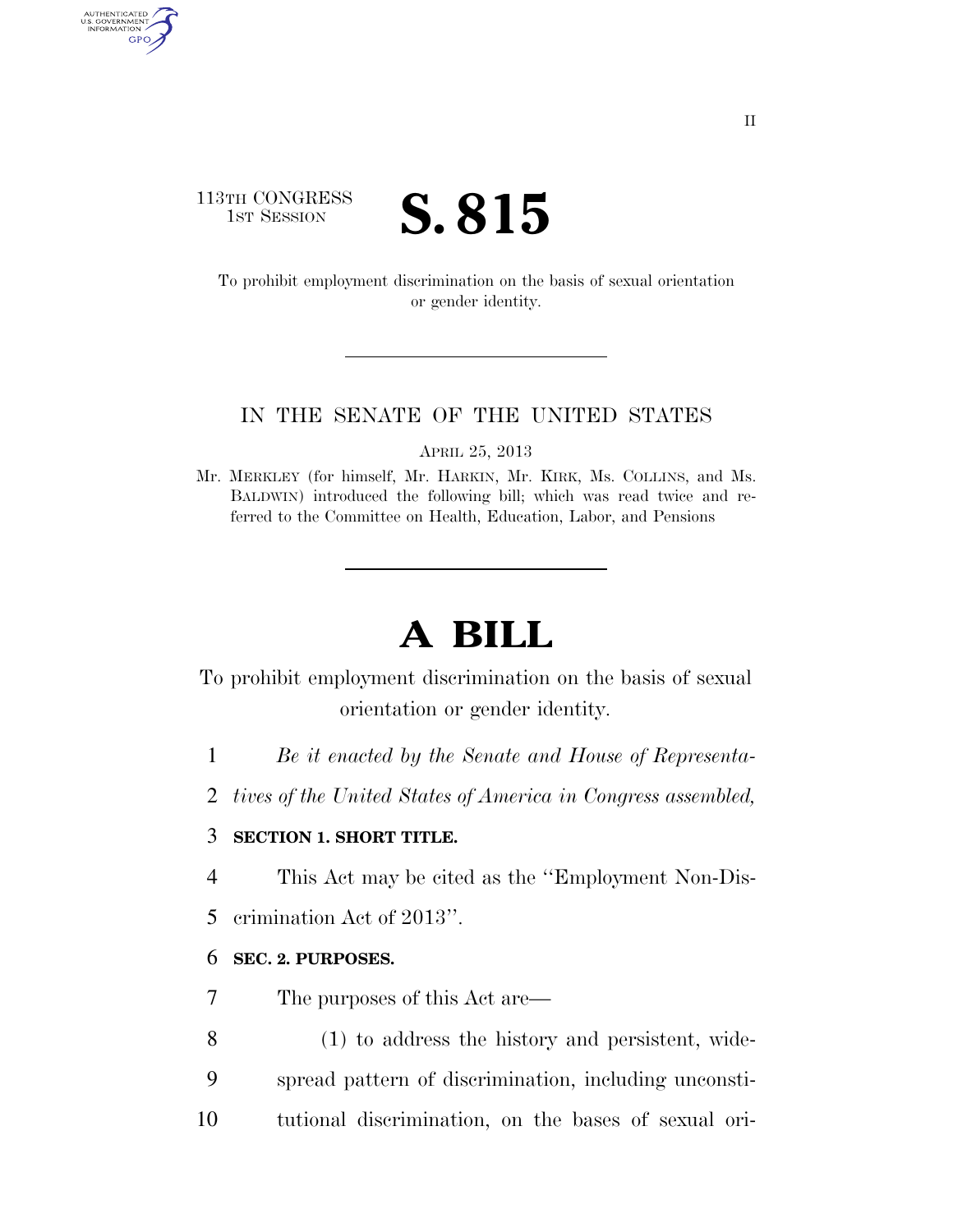entation and gender identity by private sector em- ployers and local, State, and Federal Government employers; (2) to provide an explicit, comprehensive Fed-eral prohibition against employment discrimination

 on the bases of sexual orientation and gender iden- tity, including meaningful and effective remedies for any such discrimination; and

 (3) to invoke congressional powers, including the powers to enforce the 14th Amendment to the Constitution, and to regulate interstate commerce pursuant to section 8 of article I of the Constitution, in order to prohibit employment discrimination on the bases of sexual orientation and gender identity.

# **SEC. 3. DEFINITIONS.**

(a) IN GENERAL.—In this Act:

 (1) COMMISSION.—The term ''Commission'' means the Equal Employment Opportunity Commis-sion.

20 (2) COVERED ENTITY.—The term "covered en- tity'' means an employer, employment agency, labor organization, or joint labor-management committee.

(3) EMPLOYEE.—

 (A) IN GENERAL.—The term ''employee'' means—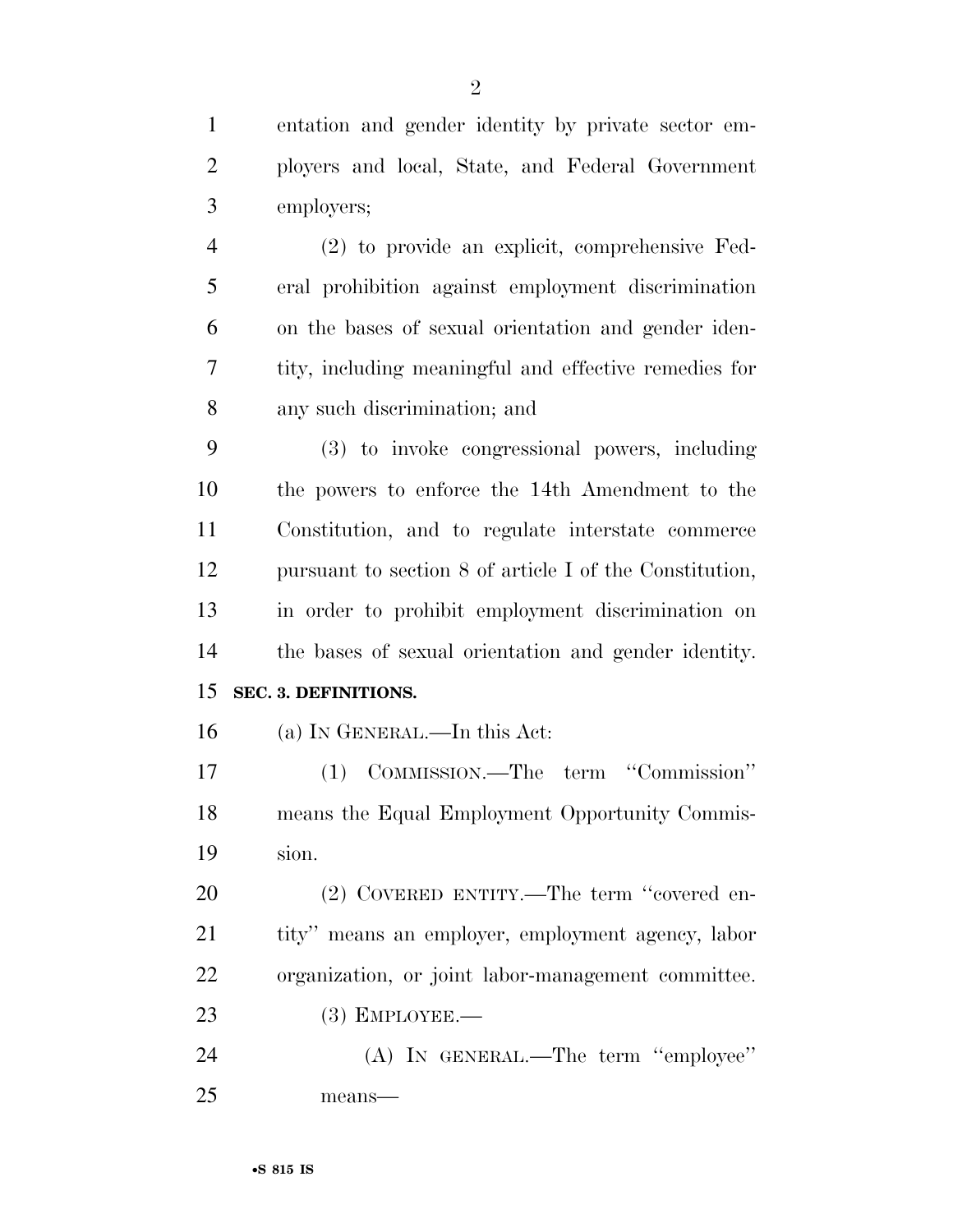| $\mathbf{1}$   | (i) an employee as defined in section                  |
|----------------|--------------------------------------------------------|
| $\overline{2}$ | $701(f)$ of the Civil Rights Act of 1964 (42)          |
| 3              | U.S.C. 2000e(f));                                      |
| $\overline{4}$ | (ii) a State employee to which section                 |
| 5              | $302(a)(1)$ of the Government Employee                 |
| 6              | Rights Act of 1991 (42 U.S.C. 2000e-                   |
| $\overline{7}$ | $16b(a)(1)$ applies;                                   |
| 8              | (iii) a covered employee, as defined in                |
| 9              | section 101 of the Congressional Account-              |
| 10             | ability Act of 1995 $(2 \text{ U.S.C. } 1301)$ or sec- |
| 11             | tion $411(e)$ of title 3, United States Code;          |
| 12             | <b>or</b>                                              |
| 13             | (iv) an employee or applicant to which                 |
| 14             | section $717(a)$ of the Civil Rights Act of            |
| 15             | 1964 (42 U.S.C. 2000e–16(a)) applies.                  |
| 16             | (B) EXCEPTION.—The provisions of this                  |
| 17             | Act that apply to an employee or individual            |
| 18             | shall not apply to a volunteer who receives no         |
| 19             | compensation.                                          |
| 20             | (4) EMPLOYER.—The term "employer"                      |
| 21             | means-                                                 |
| 22             | $(A)$ a person engaged in an industry affect-          |
| 23             | ing commerce (as defined in section $701(h)$ of        |
| 24             | Civil Rights Act of 1964 (42 U.S.C.<br>the             |
| 25             | $2000e(h)$ who has 15 or more employees (as            |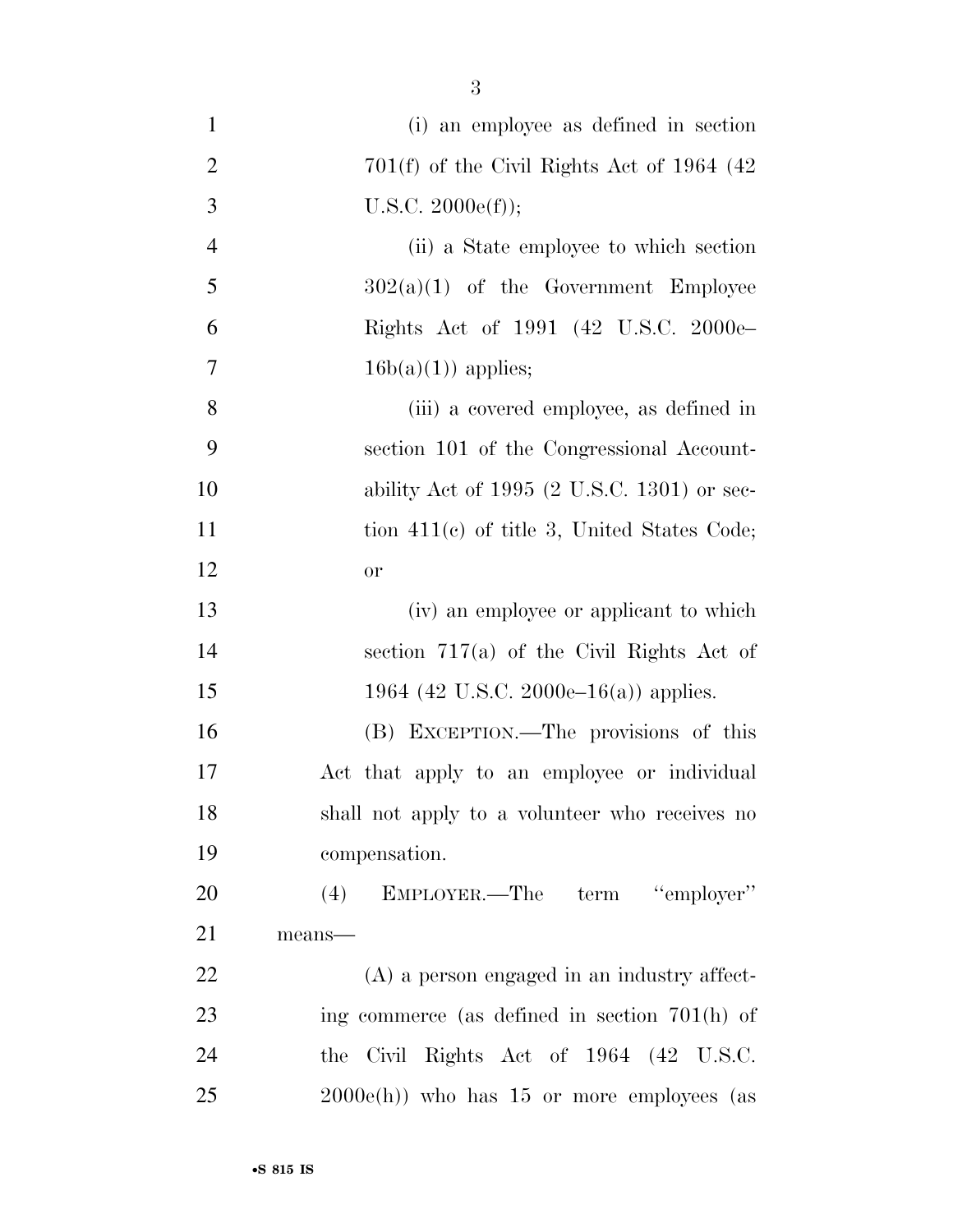| $\mathbf{1}$   | defined in subparagraphs $(A)(i)$ and $(B)$ of        |
|----------------|-------------------------------------------------------|
| $\overline{2}$ | paragraph $(3)$ ) for each working day in each of     |
| 3              | 20 or more calendar weeks in the current or           |
| $\overline{4}$ | preceding calendar year, and any agent of such        |
| 5              | a person, but does not include a bona fide pri-       |
| 6              | vate membership club (other than a labor orga-        |
| 7              | nization) that is exempt from taxation under          |
| 8              | section $501(c)$ of the Internal Revenue Code of      |
| 9              | 1986;                                                 |
| 10             | (B) an employing authority to which sec-              |
| 11             | tion $302(a)(1)$ of the Government Employee           |
| 12             | Rights Act of 1991 applies;                           |
| 13             | (C) an employing office, as defined in sec-           |
| 14             | tion 101 of the Congressional Accountability          |
| 15             | Act of 1995 or section $411(c)$ of title 3, United    |
| 16             | States Code; or                                       |
| 17             | (D) an entity to which section $717(a)$ of            |
| 18             | the Civil Rights Act of 1964 applies.                 |
| 19             | (5) EMPLOYMENT AGENCY.—The term "em-                  |
| 20             | ployment agency" has the meaning given the term in    |
| 21             | section $701(c)$ of the Civil Rights Act of 1964 (42) |
| 22             | $U.S.C. 2000e(e)$ ).                                  |
| 23             | GENDER IDENTITY.—The term "gender<br>(6)              |
| 24             | identity" means the gender-related identity, appear-  |
| 25             | ance, or mannerisms or other gender-related charac-   |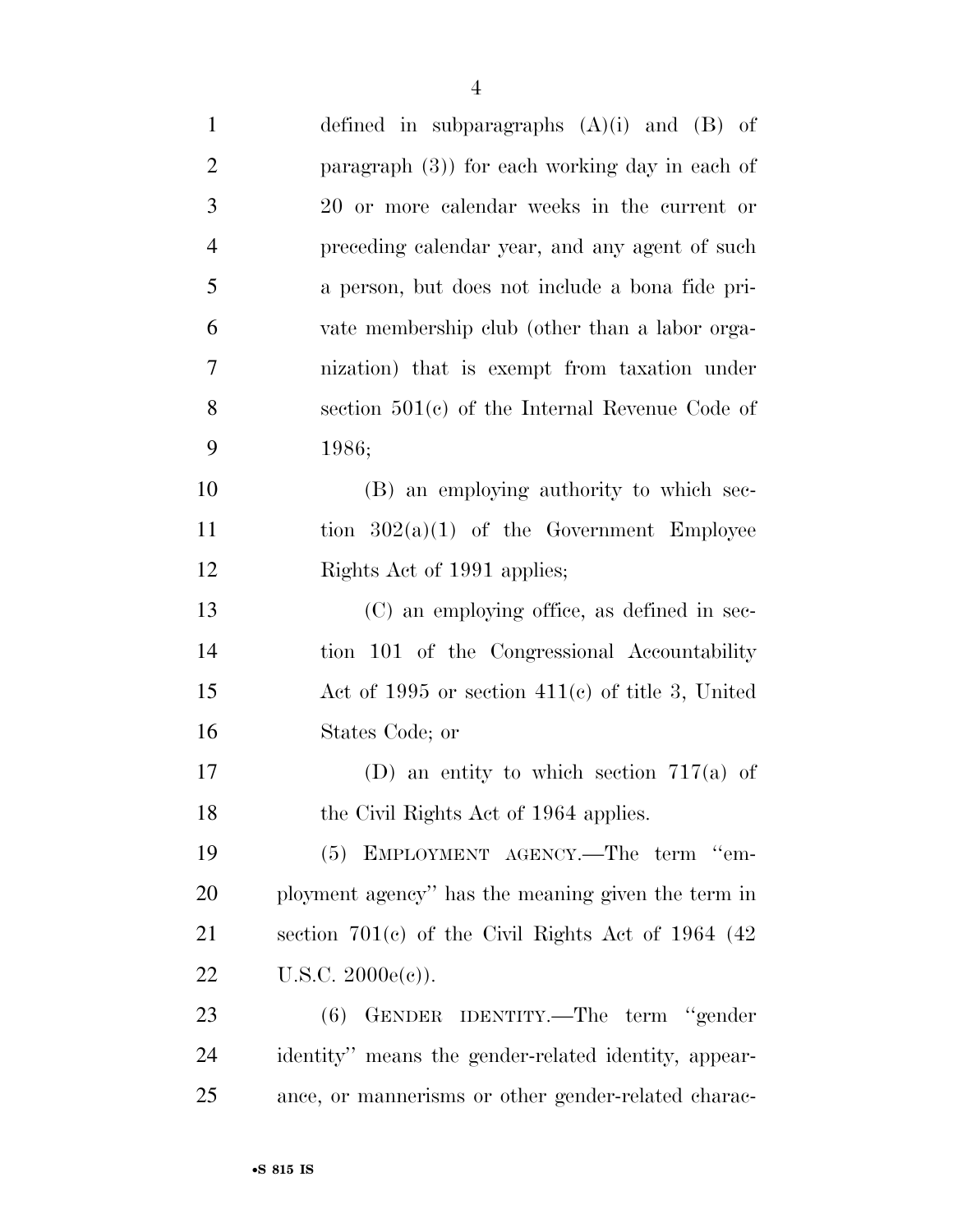| $\mathbf{1}$   | teristics of an individual, with or without regard to        |
|----------------|--------------------------------------------------------------|
| $\overline{2}$ | the individual's designated sex at birth.                    |
| 3              | (7) LABOR ORGANIZATION.—The term "labor                      |
| $\overline{4}$ | organization" has the meaning given the term in              |
| 5              | section $701(d)$ of the Civil Rights Act of 1964 (42)        |
| 6              | U.S.C. 2000e(d)).                                            |
| 7              | (8) PERSON.—The term "person" has the                        |
| 8              | meaning given the term in section $701(a)$ of the            |
| 9              | Civil Rights Act of 1964 (42 U.S.C. 2000 $e(a)$ ).           |
| 10             | (9) SEXUAL ORIENTATION.—The term "sexual                     |
| 11             | orientation" means homosexuality, heterosexuality,           |
| 12             | or bisexuality.                                              |
| 13             | (10) STATE.—The term "State" has the mean-                   |
| 14             | ing given the term in section 701(i) of the Civil            |
| 15             | Rights Act of 1964 (42 U.S.C. 2000e(i)).                     |
| 16             | (b) APPLICATION OF DEFINITIONS.—For purposes of              |
| 17             | this section, a reference in section 701 of the Civil Rights |
|                | 18 Act of 1964-                                              |
| 19             | (1) to an employee or an employer shall be con-              |
| 20             | sidered to refer to an employee (as defined in sub-          |
| 21             | section $(a)(3)$ or an employer (as defined in sub-          |
| 22             | section $(a)(4)$ , respectively, except as provided in       |
| 23             | paragraph $(2)$ of this subsection; and                      |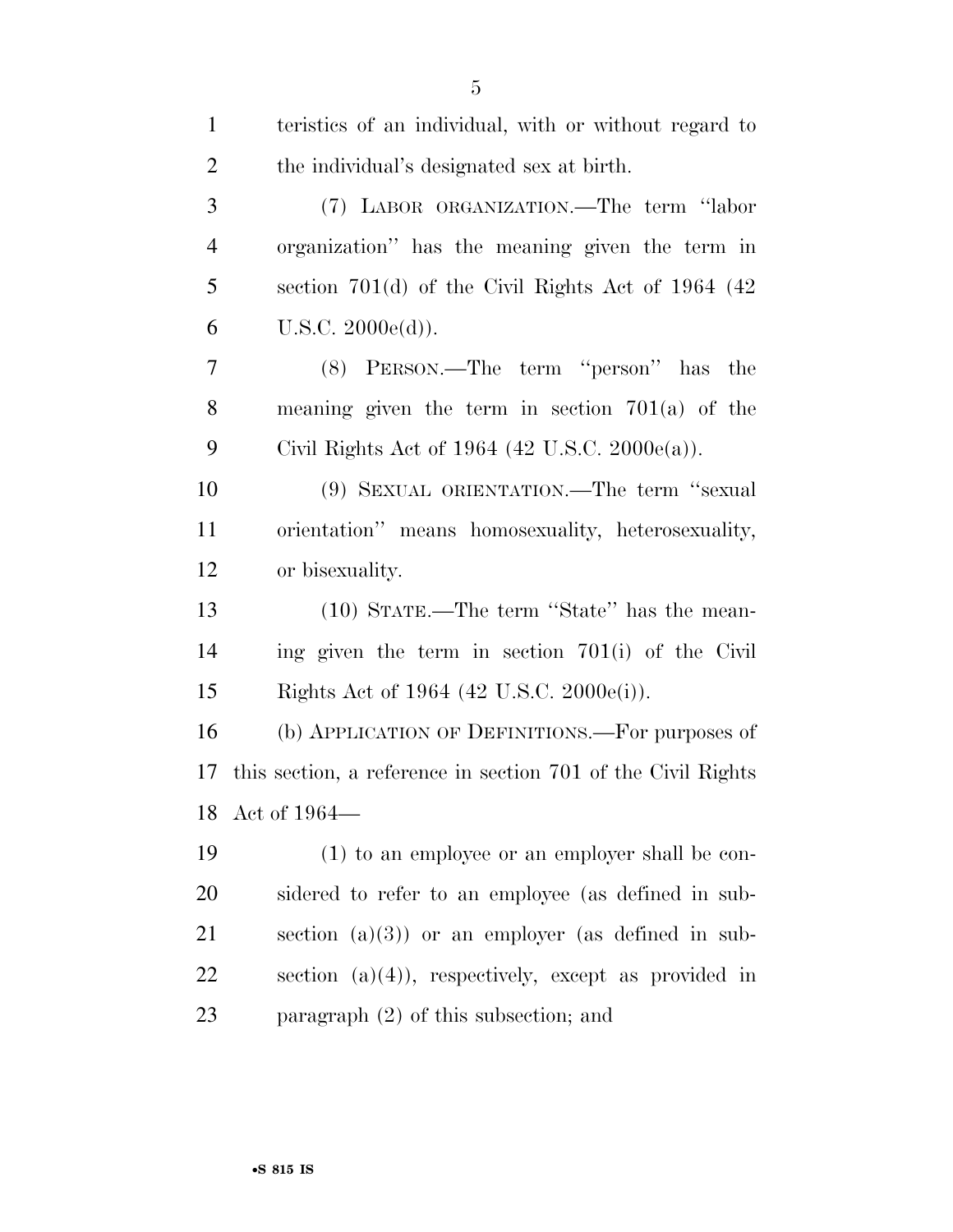(2) to an employer in subsection (f) of that sec- tion shall be considered to refer to an employer (as 3 defined in subsection  $(a)(4)(A)$ .

#### **SEC. 4. EMPLOYMENT DISCRIMINATION PROHIBITED.**

 (a) EMPLOYER PRACTICES.—It shall be an unlawful employment practice for an employer—

 (1) to fail or refuse to hire or to discharge any individual, or otherwise discriminate against any in- dividual with respect to the compensation, terms, conditions, or privileges of employment of the indi- vidual, because of such individual's actual or per-ceived sexual orientation or gender identity; or

 (2) to limit, segregate, or classify the employees or applicants for employment of the employer in any way that would deprive or tend to deprive any indi- vidual of employment or otherwise adversely affect the status of the individual as an employee, because of such individual's actual or perceived sexual ori-entation or gender identity.

 (b) EMPLOYMENT AGENCY PRACTICES.—It shall be an unlawful employment practice for an employment agen- cy to fail or refuse to refer for employment, or otherwise to discriminate against, any individual because of the ac- tual or perceived sexual orientation or gender identity of the individual or to classify or refer for employment any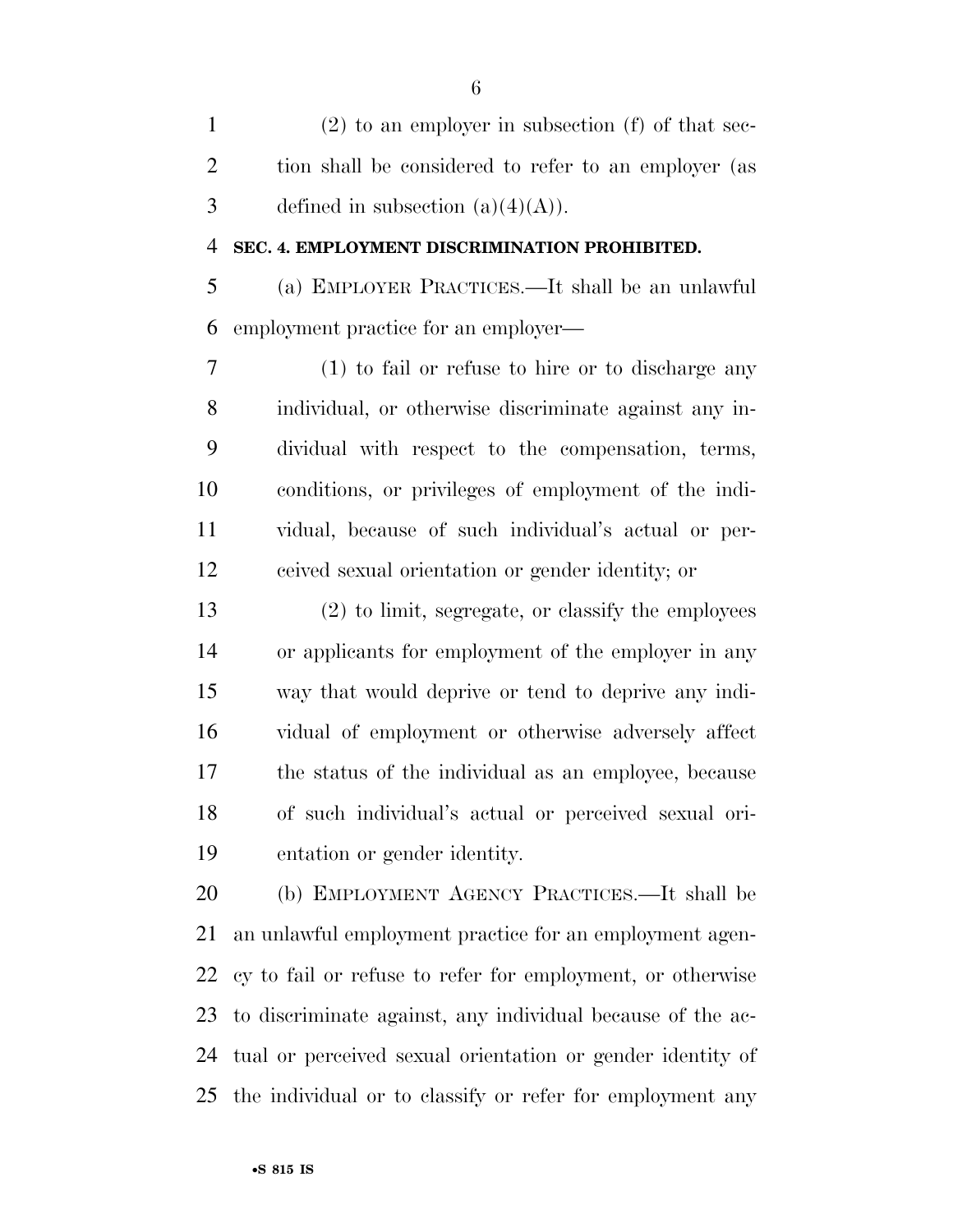individual on the basis of the actual or perceived sexual orientation or gender identity of the individual.

 (c) LABOR ORGANIZATION PRACTICES.—It shall be an unlawful employment practice for a labor organiza-tion—

 (1) to exclude or to expel from its membership, or otherwise to discriminate against, any individual because of the actual or perceived sexual orientation or gender identity of the individual;

 (2) to limit, segregate, or classify its member- ship or applicants for membership, or to classify or fail or refuse to refer for employment any individual, 13 in any way that would deprive or tend to deprive any individual of employment, or would limit such em- ployment or otherwise adversely affect the status of the individual as an employee or as an applicant for employment because of such individual's actual or perceived sexual orientation or gender identity; or

 (3) to cause or attempt to cause an employer to discriminate against an individual in violation of this section.

 (d) TRAINING PROGRAMS.—It shall be an unlawful employment practice for any employer, labor organization, or joint labor-management committee controlling appren-ticeship or other training or retraining, including on-the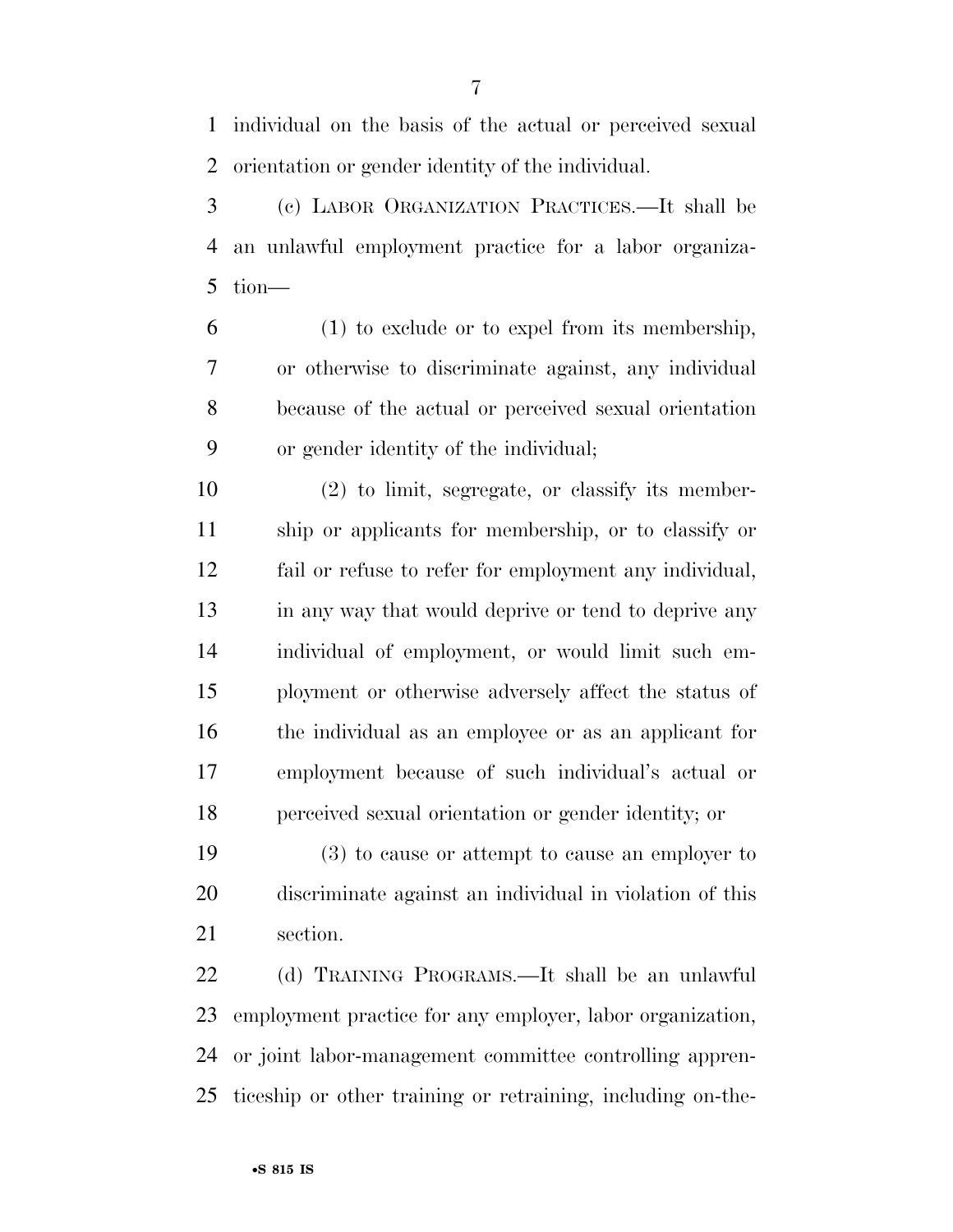job training programs, to discriminate against any indi- vidual because of the actual or perceived sexual orientation or gender identity of the individual in admission to, or em- ployment in, any program established to provide appren-ticeship or other training.

 (e) ASSOCIATION.—An unlawful employment practice described in any of subsections (a) through (d) shall be considered to include an action described in that sub- section, taken against an individual based on the actual or perceived sexual orientation or gender identity of a per- son with whom the individual associates or has associated. 12 (f) NO PREFERENTIAL TREATMENT OR QUOTAS.— Nothing in this Act shall be construed or interpreted to require or permit—

 (1) any covered entity to grant preferential treatment to any individual or to any group because of the actual or perceived sexual orientation or gen- der identity of such individual or group on account of an imbalance which may exist with respect to the total number or percentage of persons of any actual or perceived sexual orientation or gender identity employed by any employer, referred or classified for employment by any employment agency or labor or- ganization, admitted to membership or classified by any labor organization, or admitted to, or employed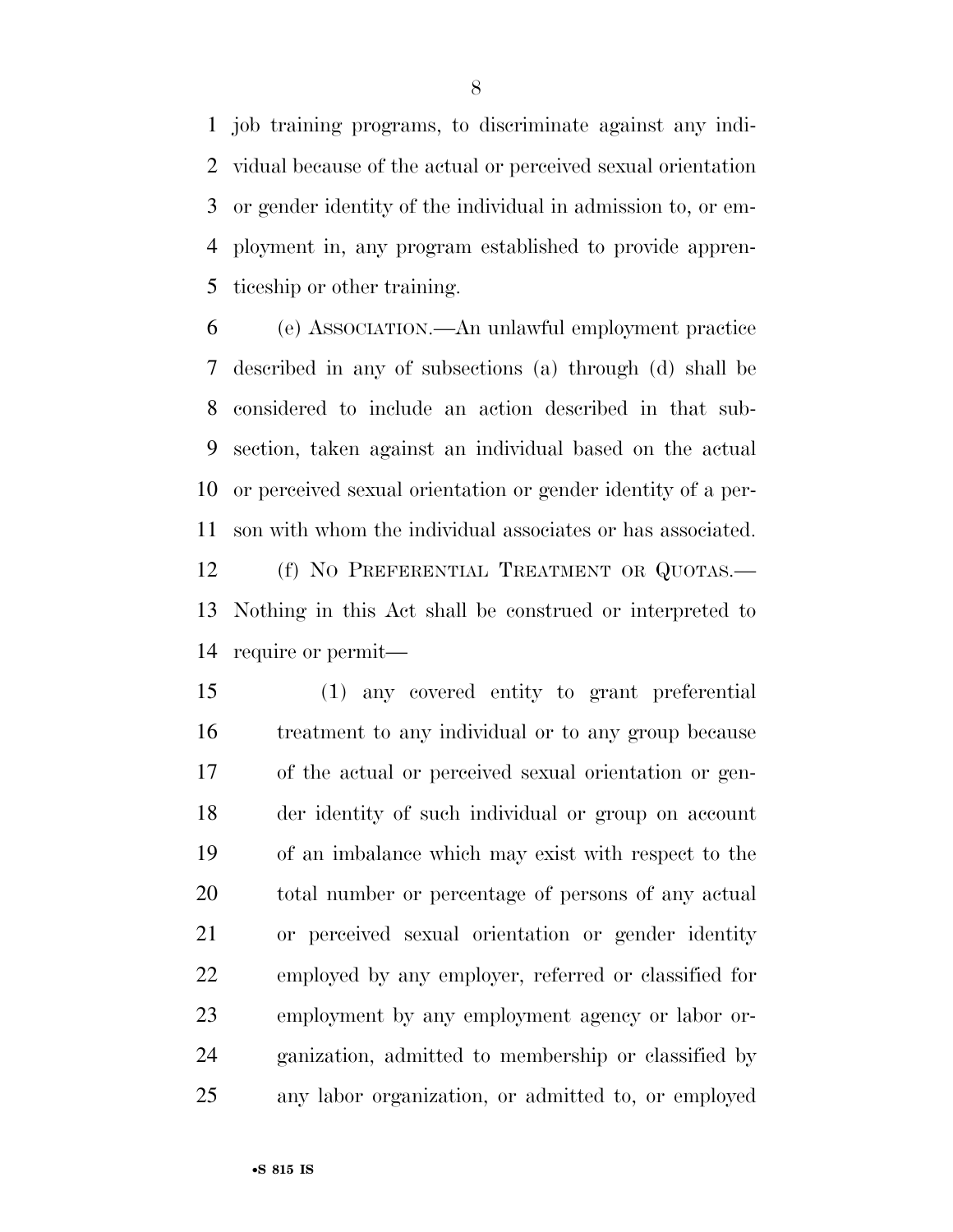in, any apprenticeship or other training program, in comparison with the total number or percentage of persons of such actual or perceived sexual orienta- tion or gender identity in any community, State, sec- tion, or other area, or in the available work force in any community, State, section, or other area; or (2) the adoption or implementation by a cov- ered entity of a quota on the basis of actual or per- ceived sexual orientation or gender identity. (g) DISPARATE IMPACT.—Only disparate treatment claims may be brought under this Act. **SEC. 5. RETALIATION PROHIBITED.**  It shall be an unlawful employment practice for a cov- ered entity to discriminate against an individual because such individual—

 (1) opposed any practice made an unlawful em-ployment practice by this Act; or

 (2) made a charge, testified, assisted, or partici- pated in any manner in an investigation, proceeding, or hearing under this Act.

# **SEC. 6. EXEMPTION FOR RELIGIOUS ORGANIZATIONS.**

 This Act shall not apply to a corporation, association, educational institution or institution of learning, or society that is exempt from the religious discrimination provisions of title VII of the Civil Rights Act of 1964 pursuant (42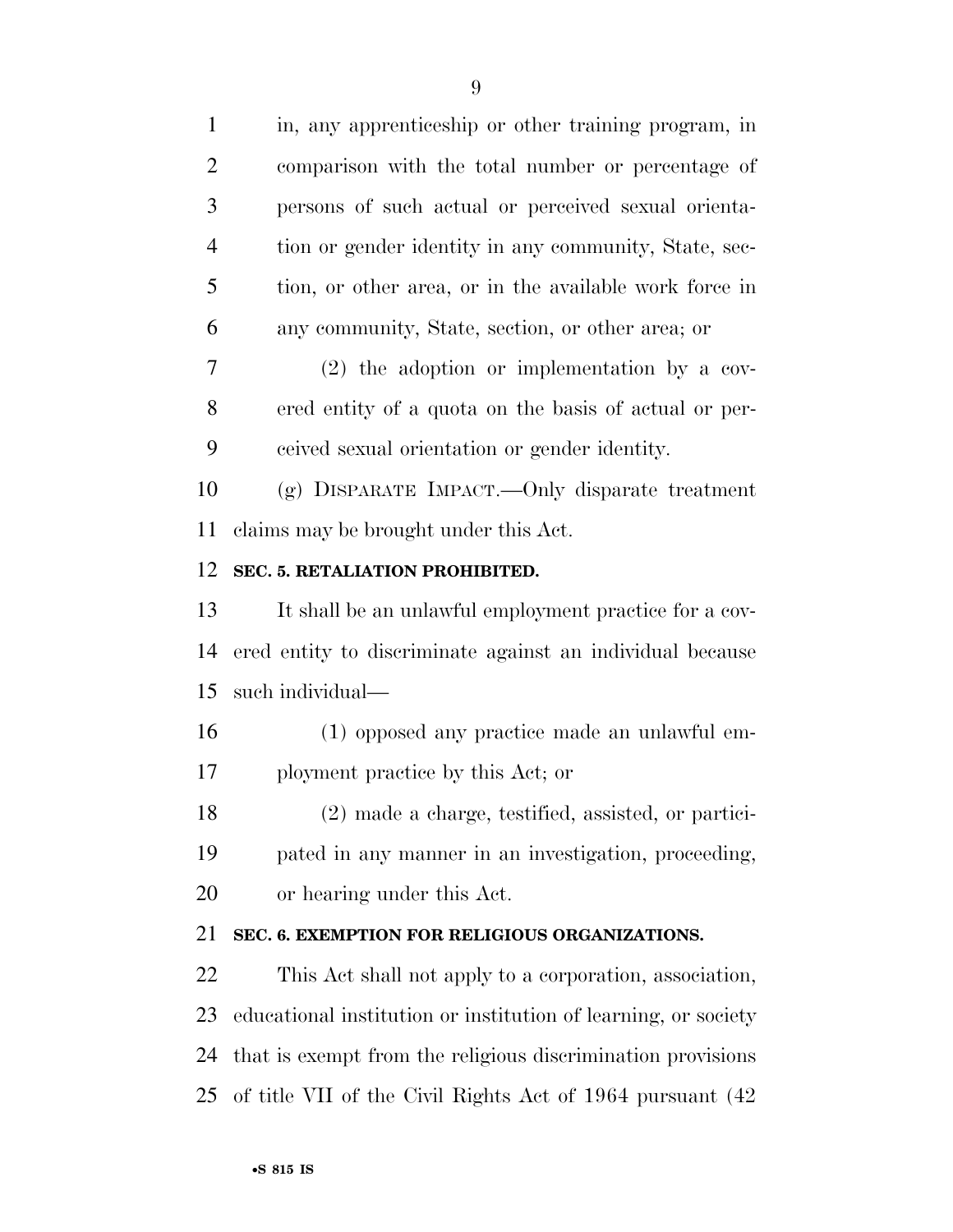U.S.C. 2000e et seq.) to section 702(a) or 703(e)(2) of 2 such Act  $(42 \text{ U.S.C. } 2000\text{e} - 1(a), 2000\text{e} - 2(\text{e})(2)).$  **SEC. 7. NONAPPLICATION TO MEMBERS OF THE ARMED FORCES; VETERANS' PREFERENCES.**  (a) ARMED FORCES.— (1) EMPLOYMENT.—In this Act, the term ''em- ployment'' does not apply to the relationship be- tween the United States and members of the Armed Forces. (2) ARMED FORCES.—In paragraph (1) the term ''Armed Forces'' means the Army, Navy, Air Force, Marine Corps, and Coast Guard. (b) VETERANS' PREFERENCES.—This title does not repeal or modify any Federal, State, territorial, or local law creating a special right or preference concerning em- ployment for a veteran. **SEC. 8. CONSTRUCTION.**  (a) DRESS OR GROOMING STANDARDS.—Nothing in

 this Act shall prohibit an employer from requiring an em- ployee, during the employee's hours at work, to adhere to reasonable dress or grooming standards not prohibited by other provisions of Federal, State, or local law, provided that the employer permits any employee who has under- gone gender transition prior to the time of employment, and any employee who has notified the employer that the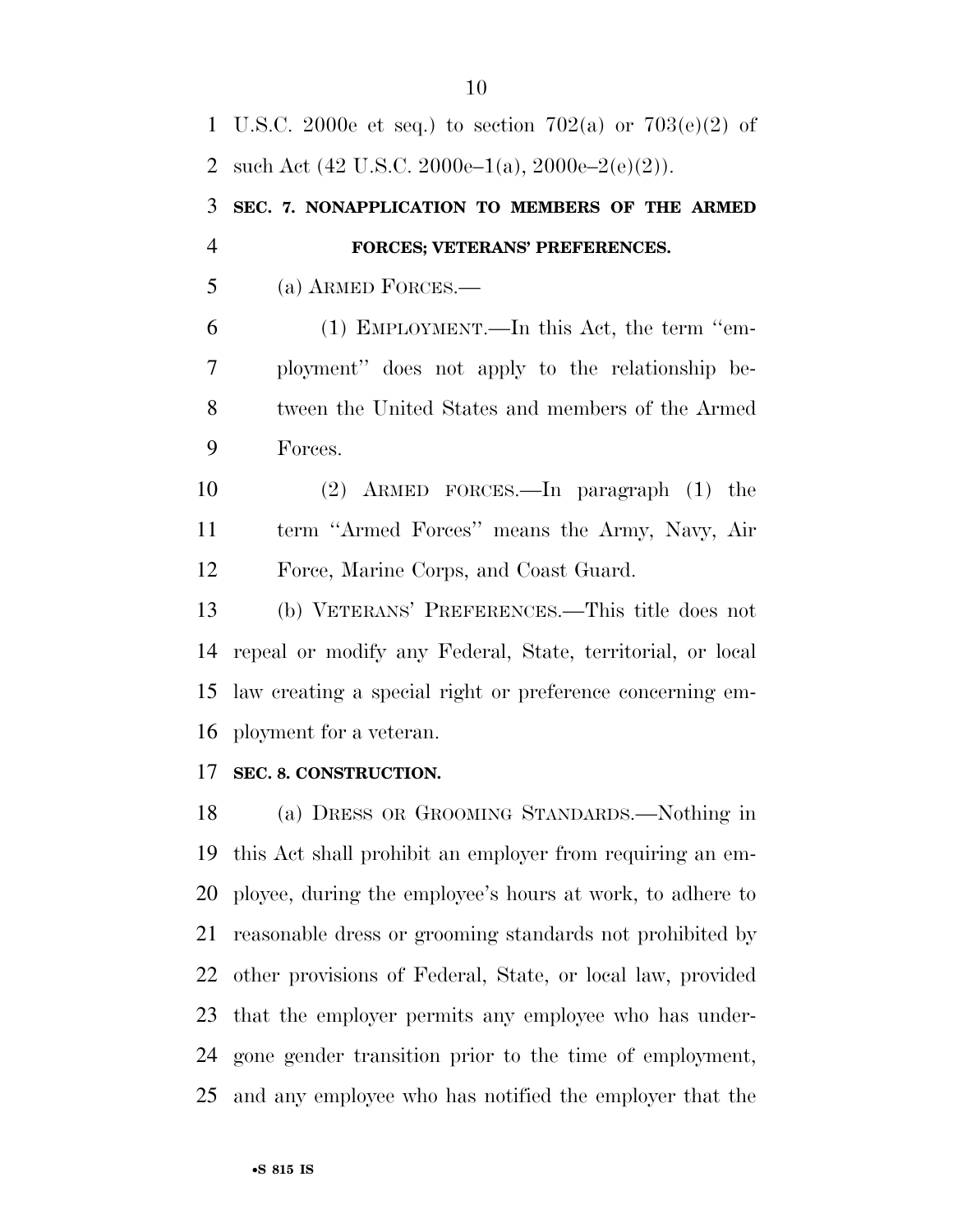employee has undergone or is undergoing gender transi- tion after the time of employment, to adhere to the same dress or grooming standards as apply for the gender to which the employee has transitioned or is transitioning. (b) ADDITIONAL FACILITIES NOT REQUIRED.—

 Nothing in this Act shall be construed to require the con-struction of new or additional facilities.

#### **SEC. 9. COLLECTION OF STATISTICS PROHIBITED.**

 The Commission shall neither compel the collection of nor require the production of statistics on actual or per- ceived sexual orientation or gender identity from covered entities.

# **SEC. 10. ENFORCEMENT.**

 (a) ENFORCEMENT POWERS.—With respect to the administration and enforcement of this Act in the case of a claim alleged by an individual for a violation of this Act—

 (1) the Commission shall have the same powers as the Commission has to administer and enforce— (A) title VII of the Civil Rights Act of 1964 (42 U.S.C. 2000e et seq.); or (B) sections 302 and 304 of the Govern- ment Employee Rights Act of 1991 (42 U.S.C. 2000e–16b and 2000e–16c),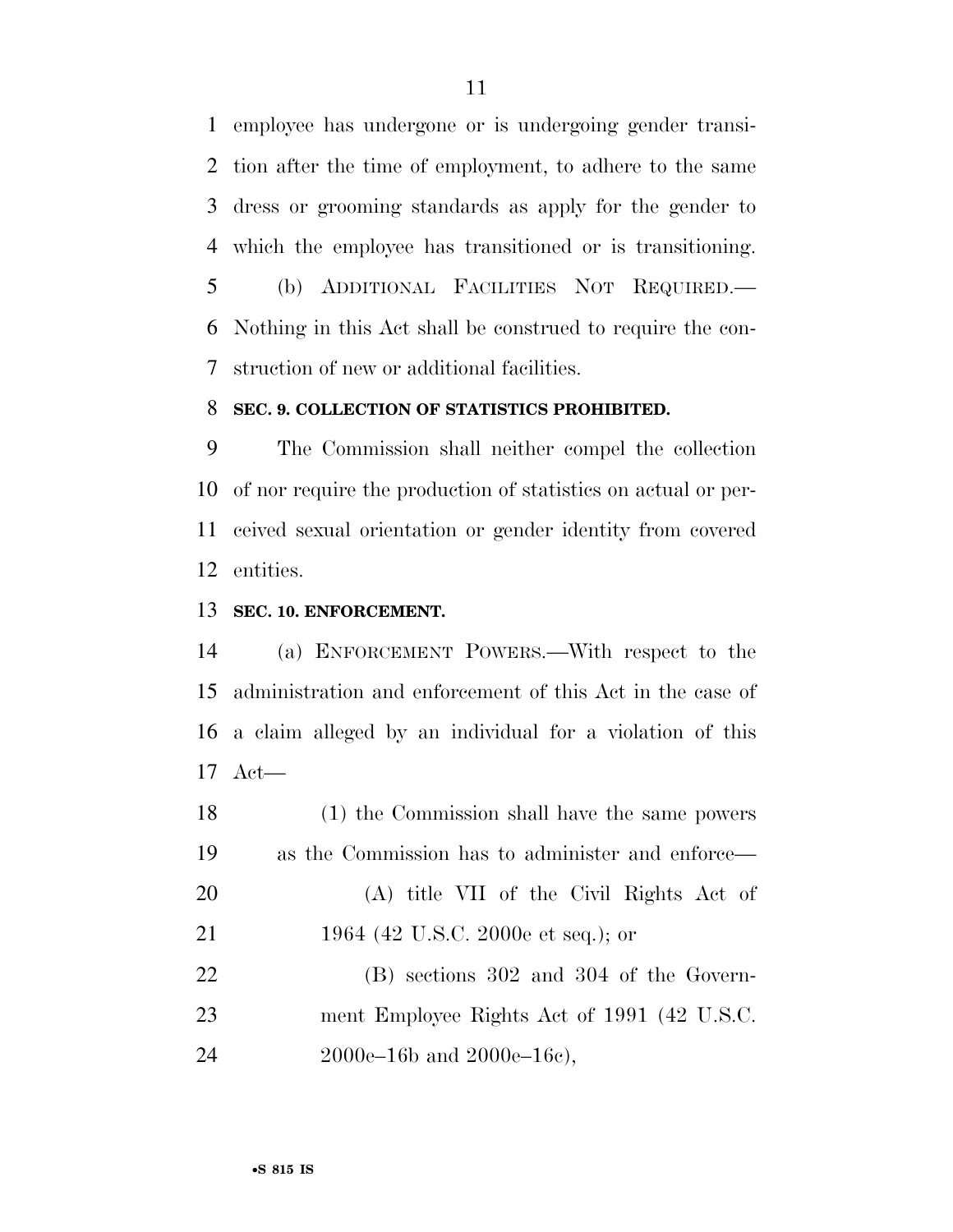in the case of a claim alleged by such individual for 2 a violation of such title, or of section  $302(a)(1)$  of the Government Employee Rights Act of 1991 (42 4 U.S.C.  $2000e-16b(a)(1)$ , respectively; (2) the Librarian of Congress shall have the same powers as the Librarian of Congress has to ad- minister and enforce title VII of the Civil Rights Act of 1964 (42 U.S.C. 2000e et seq.) in the case of a claim alleged by such individual for a violation of such title; (3) the Board (as defined in section 101 of the Congressional Accountability Act of 1995 (2 U.S.C. 1301)) shall have the same powers as the Board has to administer and enforce the Congressional Ac- countability Act of 1995 (2 U.S.C. 1301 et seq.) in the case of a claim alleged by such individual for a 17 violation of section  $201(a)(1)$  of such Act  $(2 \text{ U.S.C.})$  $1311(a)(1));$  (4) the Attorney General shall have the same powers as the Attorney General has to administer and enforce— (A) title VII of the Civil Rights Act of 1964 (42 U.S.C. 2000e et seq.); or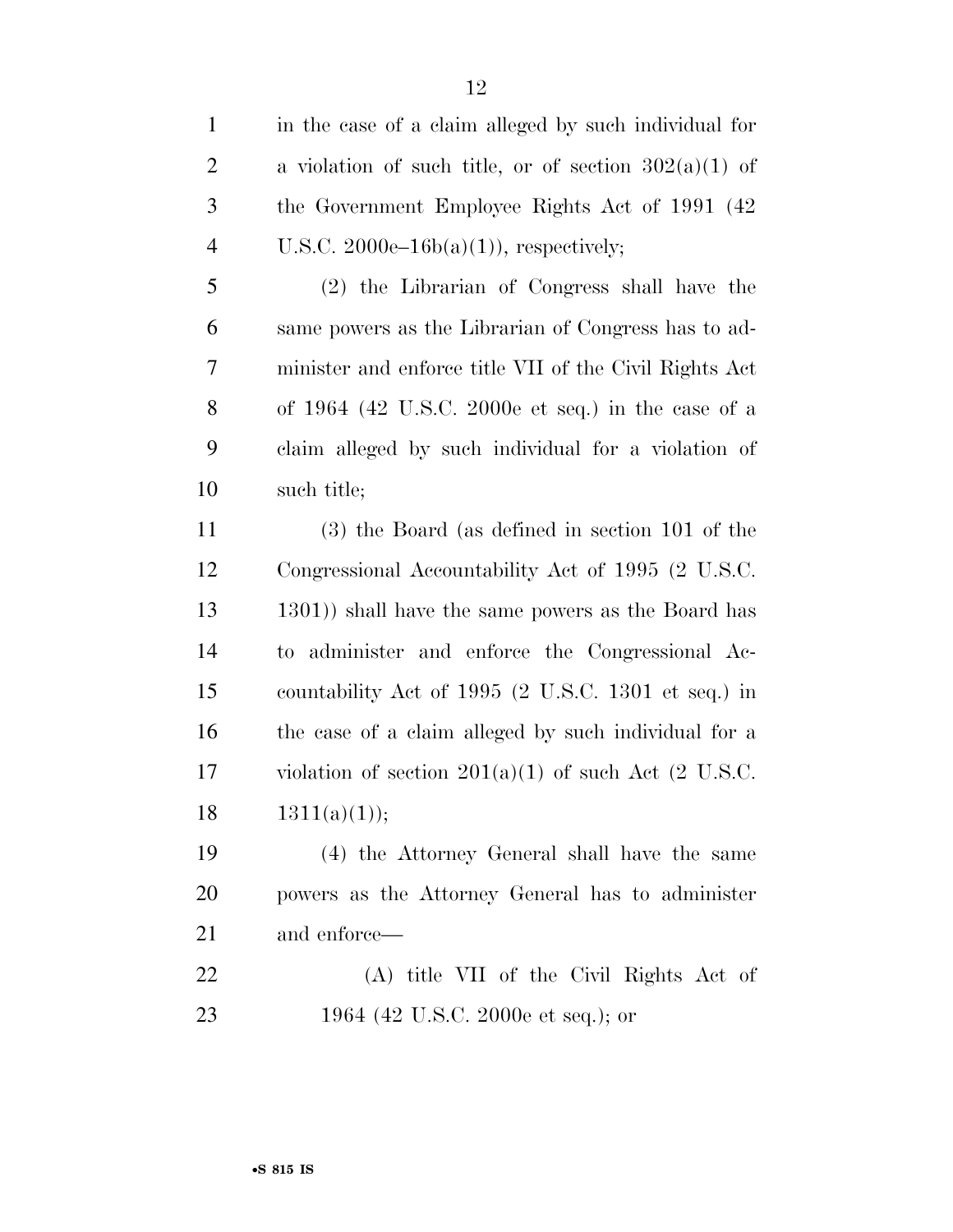| $\mathbf{1}$   | (B) sections 302 and 304 of the Govern-                 |
|----------------|---------------------------------------------------------|
| $\overline{2}$ | ment Employee Rights Act of 1991 (42 U.S.C.             |
| 3              | $2000e-16b$ and $2000e-16c$ ;                           |
| $\overline{4}$ | in the case of a claim alleged by such individual for   |
| 5              | a violation of such title, or of section $302(a)(1)$ of |
| 6              | the Government Employee Rights Act of 1991 (42)         |
| 7              | U.S.C. 2000e–16b(a)(1)), respectively;                  |
| 8              | (5) the President, the Commission, and the              |
| 9              | Merit Systems Protection Board shall have the same      |
| 10             | powers as the President, the Commission, and the        |
| 11             | Board, respectively, have to administer and enforce     |
| 12             | chapter 5 of title 3, United States Code, in the case   |
| 13             | of a claim alleged by such individual for a violation   |
| 14             | of section 411 of such title; and                       |
| 15             | (6) a court of the United States shall have the         |
| 16             | same jurisdiction and powers as the court has to en-    |
| 17             | force—                                                  |
| 18             | (A) title VII of the Civil Rights Act of                |
| 19             | 1964 (42 U.S.C. 2000e et seq.) in the case of           |
| 20             | a claim alleged by such individual for a viola-         |
| 21             | tion of such title;                                     |
| 22             | $(B)$ sections 302 and 304 of the Govern-               |
| 23             | ment Employee Rights Act of 1991 (42 U.S.C.             |
| 24             | $2000e-16b$ and $2000e-16c$ in the case of a            |
| 25             | claim alleged by such individual for a violation        |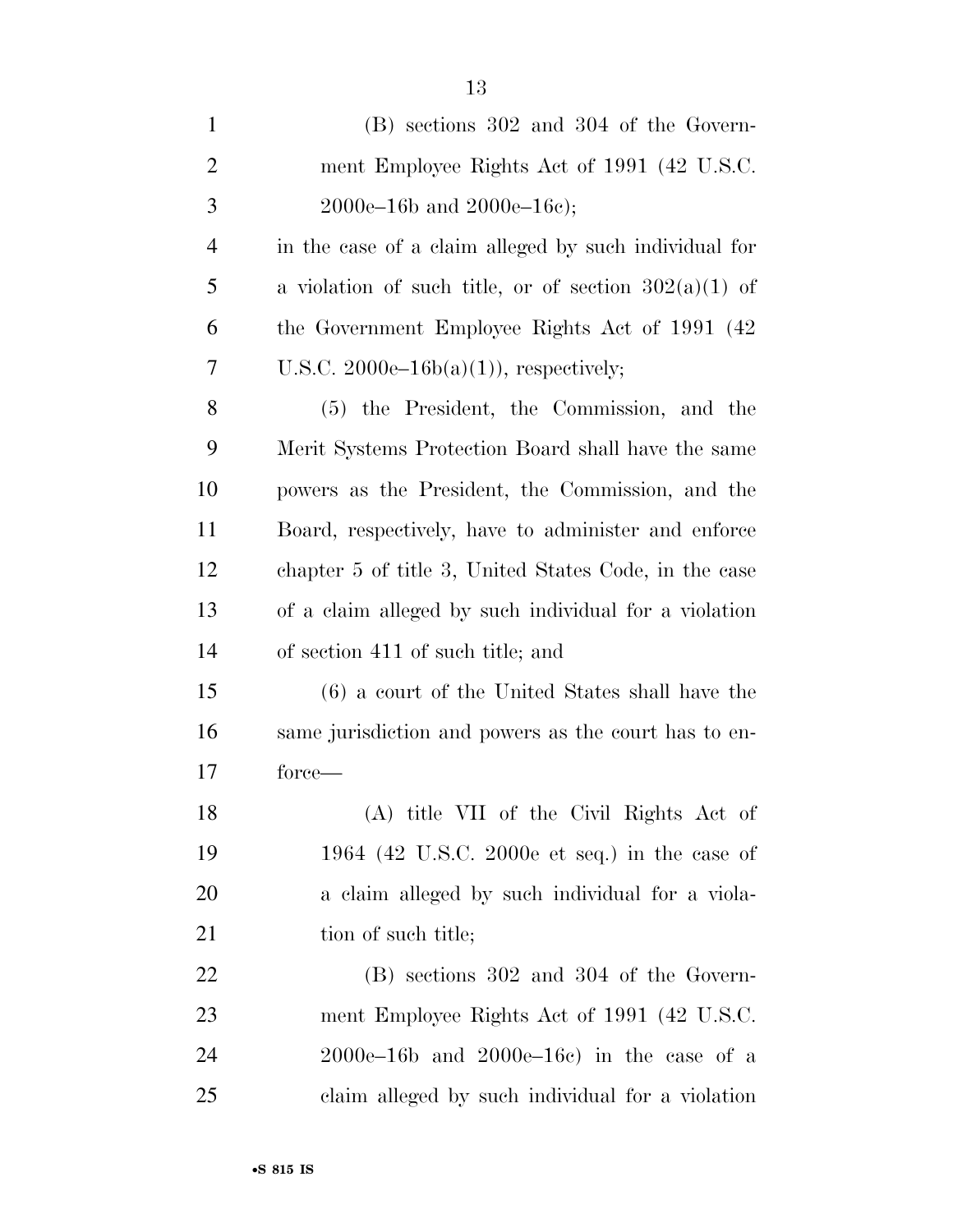| $\mathbf{1}$   | of section $302(a)(1)$ of such Act (42 U.S.C.               |
|----------------|-------------------------------------------------------------|
| $\overline{2}$ | $2000e-16b(a)(1));$                                         |
| 3              | (C) the Congressional Accountability Act                    |
| $\overline{4}$ | of $1995$ (2 U.S.C. 1301 et seq.) in the case of            |
| 5              | a claim alleged by such individual for a viola-             |
| 6              | tion of section $201(a)(1)$ of such Act (2 U.S.C.           |
| 7              | $1311(a)(1)$ ; and                                          |
| 8              | (D) chapter 5 of title 3, United States                     |
| 9              | Code, in the case of a claim alleged by such in-            |
| 10             | dividual for a violation of section 411 of such             |
| 11             | title.                                                      |
| 12             | (b) PROCEDURES AND REMEDIES.—The procedures                 |
| 13             | and remedies applicable to a claim alleged by an individual |
| 14             | for a violation of this Act are—                            |
| 15             | (1) the procedures and remedies applicable for              |
| 16             | a violation of title VII of the Civil Rights Act of         |
| 17             | 1964 (42 U.S.C. 2000e et seq.) in the case of a             |
| 18             | claim alleged by such individual for a violation of         |
| 19             | such title;                                                 |
| 20             | $(2)$ the procedures and remedies applicable for            |
| 21             | a violation of section $302(a)(1)$ of the Government        |
| 22             | Employee Rights Act of 1991 (42 U.S.C. 2000e                |
| 23             | $16b(a)(1)$ in the case of a claim alleged by such in-      |
| 24             | dividual for a violation of such section;                   |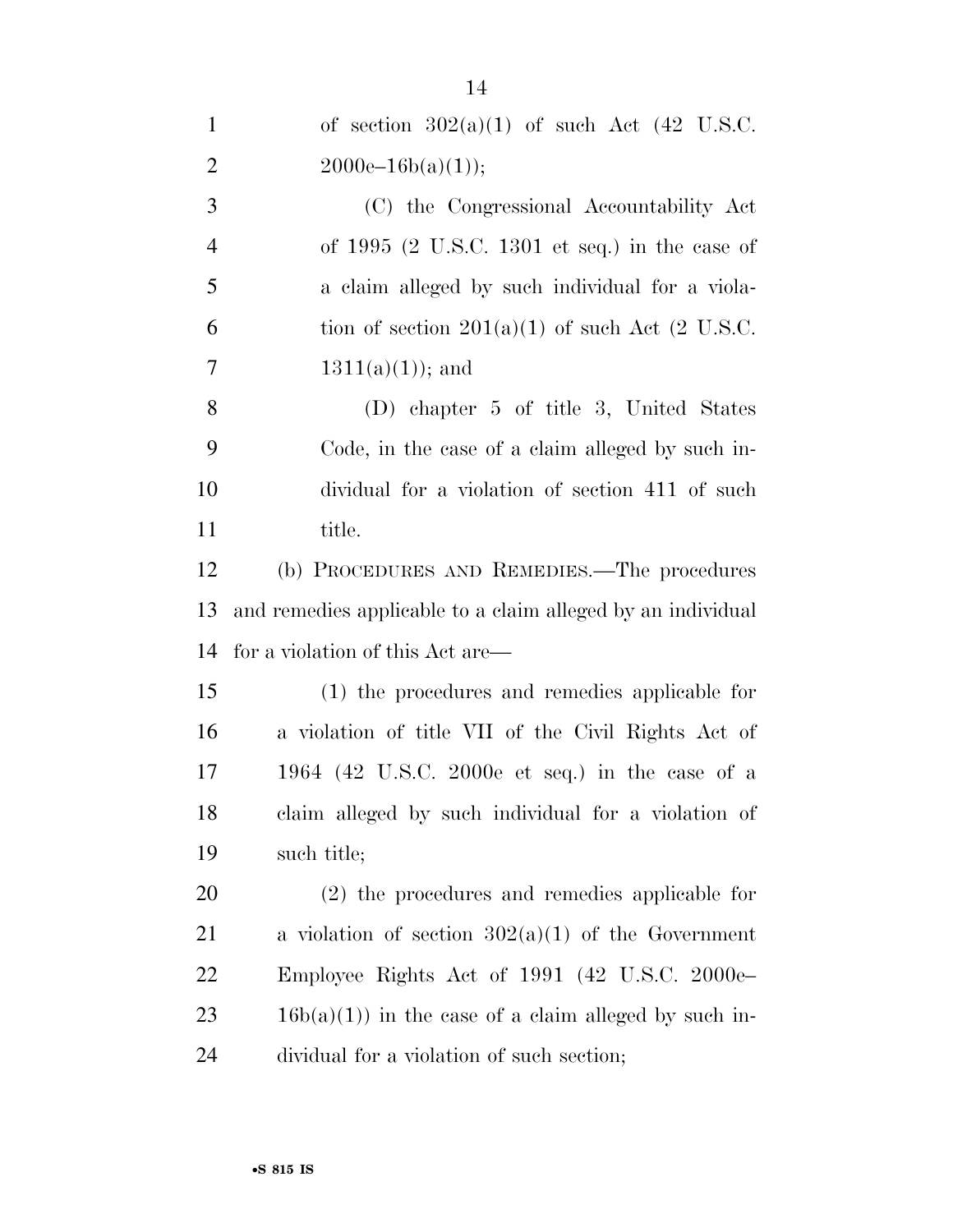| $\mathbf{1}$   | (3) the procedures and remedies applicable for                       |
|----------------|----------------------------------------------------------------------|
| $\overline{2}$ | a violation of section $201(a)(1)$ of the Congressional              |
| 3              | Accountability Act of 1995 (2 U.S.C. 1311(a)(1)) in                  |
| $\overline{4}$ | the case of a claim alleged by such individual for a                 |
| 5              | violation of such section; and                                       |
| 6              | (4) the procedures and remedies applicable for                       |
| 7              | a violation of section 411 of title 3, United States                 |
| 8              | Code, in the case of a claim alleged by such indi-                   |
| 9              | vidual for a violation of such section.                              |
| 10             | (c) OTHER APPLICABLE PROVISIONS.—With respect                        |
| 11             | to a claim alleged by a covered employee (as defined in              |
| 12             | section 101 of the Congressional Accountability Act of               |
| 13             | $1995$ $(2 \text{ U.S.C. } 1301)$ for a violation of this Act, title |
| 14             | III of the Congressional Accountability Act of 1995 (2)              |
| 15             | U.S.C. 1381 et seq.) shall apply in the same manner as               |
| 16             | such title applies with respect to a claim alleged by such           |
| 17             | a covered employee for a violation of section $201(a)(1)$ of         |
| 18             | such Act $(2 \text{ U.S.C. } 1311(a)(1)).$                           |
| 19             | SEC. 11. STATE AND FEDERAL IMMUNITY.                                 |
|                |                                                                      |

 (a) ABROGATION OF STATE IMMUNITY.—A State shall not be immune under the 11th Amendment to the Constitution from a suit brought in a Federal court of competent jurisdiction for a violation of this Act.

(b) WAIVER OF STATE IMMUNITY.—

(1) IN GENERAL.—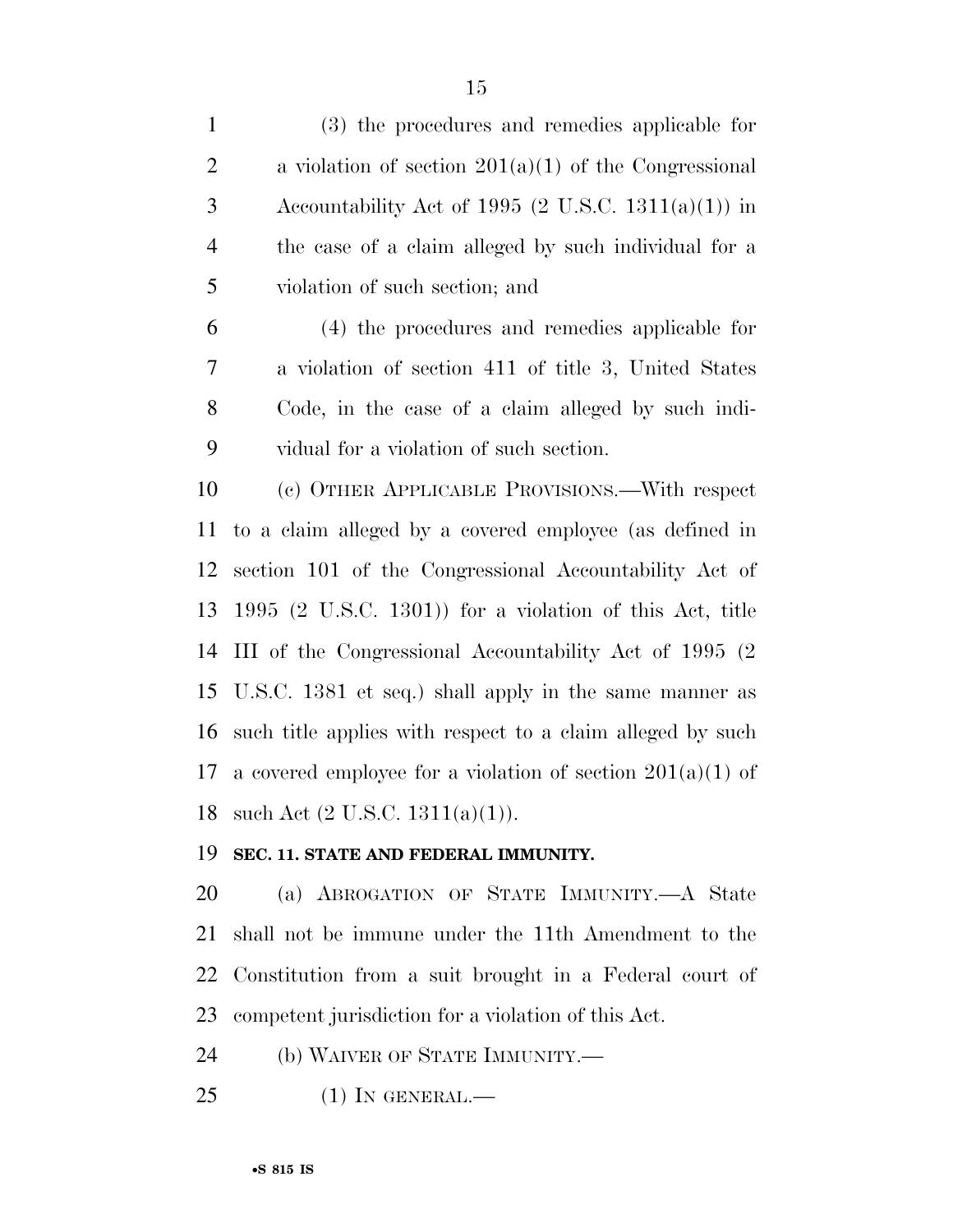(A) WAIVER.—A State's receipt or use of Federal financial assistance for any program or activity of a State shall constitute a waiver of sovereign immunity, under the 11th Amend- ment to the Constitution or otherwise, to a suit brought by an employee or applicant for em- ployment of that program or activity under this Act for a remedy authorized under subsection (d).

 (B) DEFINITION.—In this paragraph, the term ''program or activity'' has the meaning given the term in section 606 of the Civil Rights Act of 1964 (42 U.S.C. 2000d–4a).

 (2) EFFECTIVE DATE.—With respect to a par- ticular program or activity, paragraph (1) applies to conduct occurring on or after the day, after the date of enactment of this Act, on which a State first re- ceives or uses Federal financial assistance for that program or activity.

 (c) REMEDIES AGAINST STATE OFFICIALS.—An offi- cial of a State may be sued in the official capacity of the official by any employee or applicant for employment who has complied with the applicable procedures of section 10, for equitable relief that is authorized under this Act. In such a suit the court may award to the prevailing party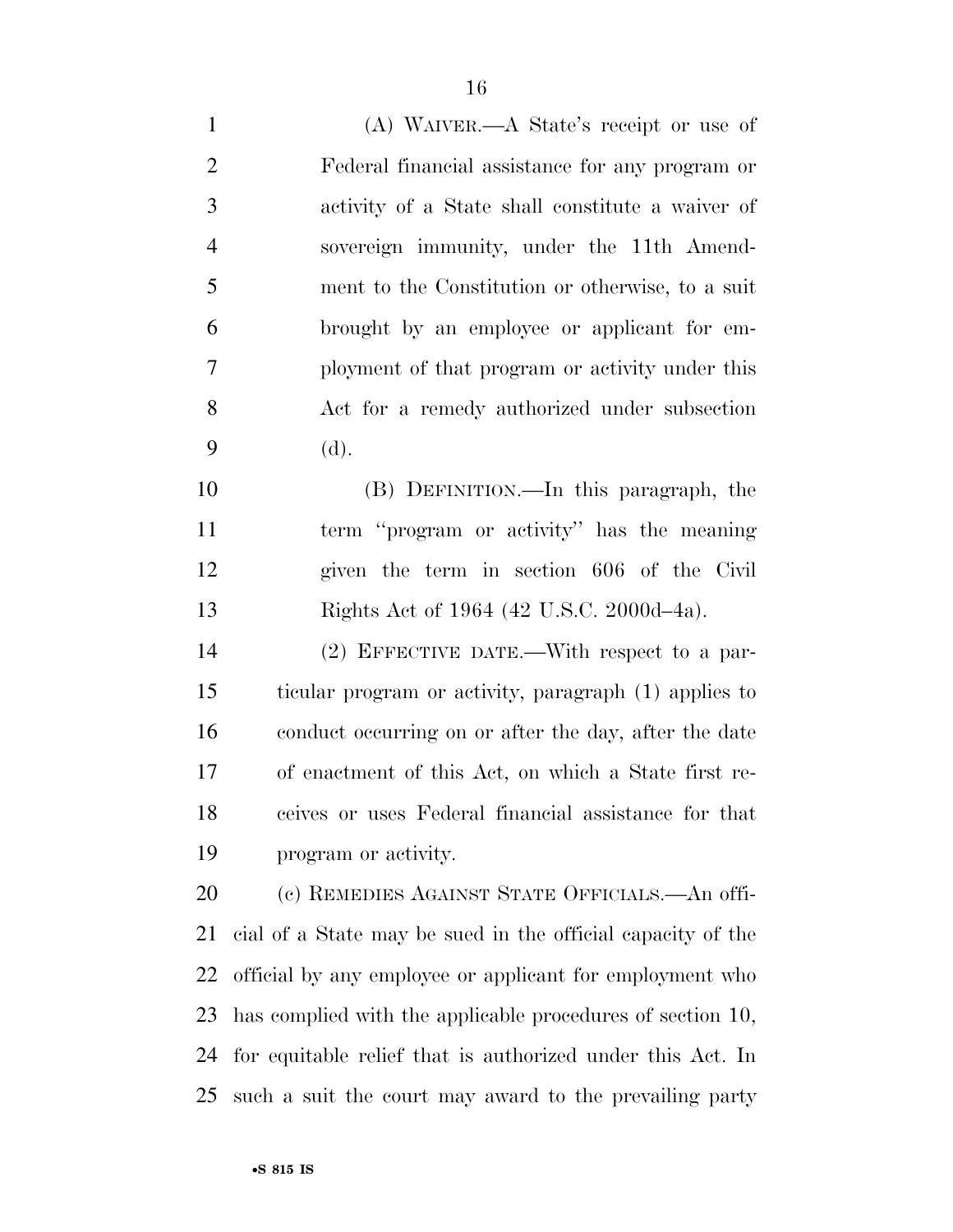those costs authorized by section 722 of the Revised Stat-utes (42 U.S.C. 1988).

 (d) REMEDIES AGAINST THE UNITED STATES AND THE STATES.—Notwithstanding any other provision of this Act, in an action or administrative proceeding against the United States or a State for a violation of this Act, remedies (including remedies at law and in equity, and interest) are available for the violation to the same extent as the remedies are available for a violation of title VII of the Civil Rights Act of 1964 (42 U.S.C. 2000e et seq.) by a private entity, except that—

 (1) punitive damages are not available; and (2) compensatory damages are available to the extent specified in section 1977A(b) of the Revised Statutes (42 U.S.C. 1981a(b)).

#### **SEC. 12. ATTORNEYS' FEES.**

 Notwithstanding any other provision of this Act, in an action or administrative proceeding for a violation of this Act, an entity described in section 10(a) (other than paragraph (4) of such section), in the discretion of the entity, may allow the prevailing party, other than the Commission or the United States, a reasonable attorney's fee (including expert fees) as part of the costs. The Com- mission and the United States shall be liable for the costs to the same extent as a private person.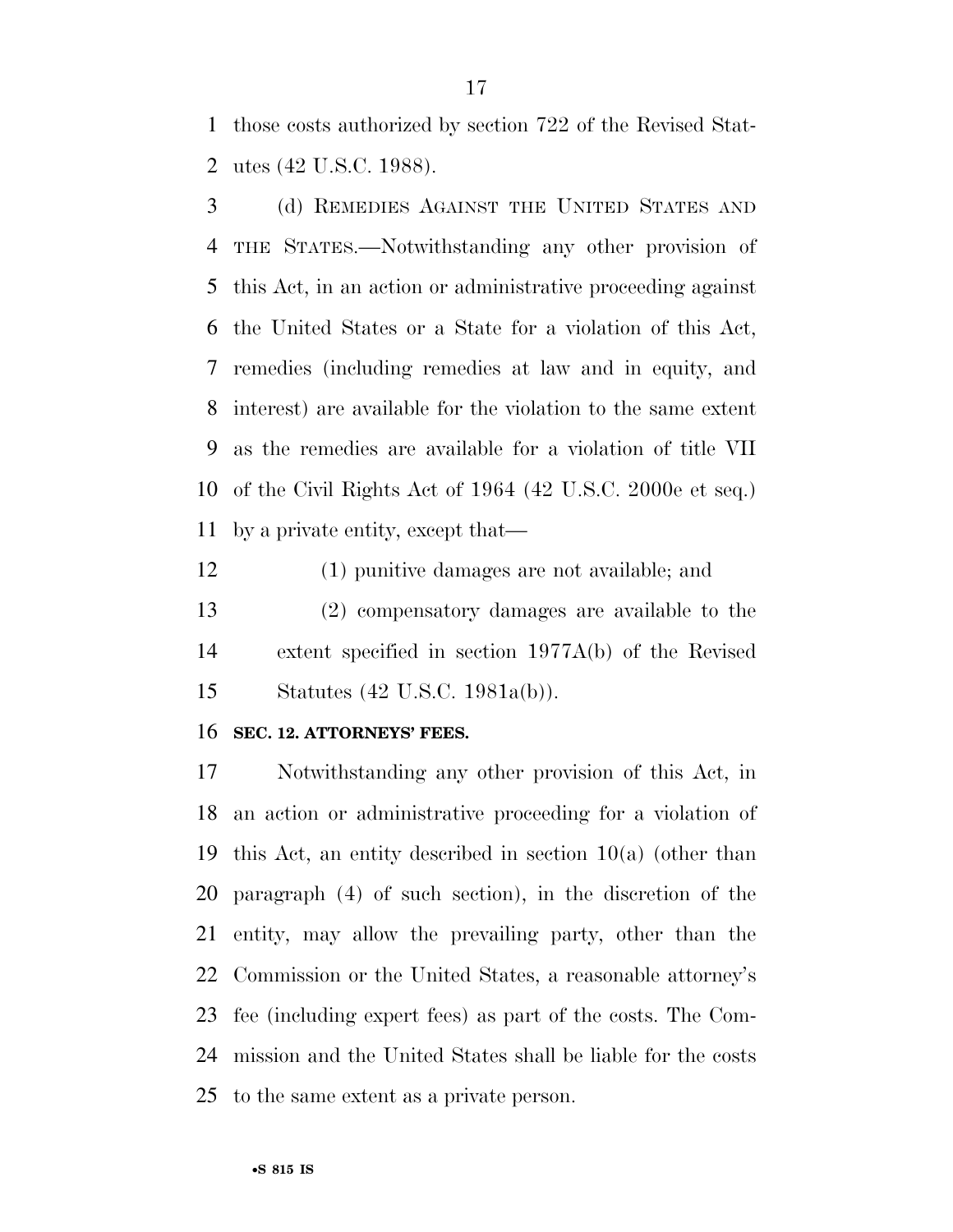#### **SEC. 13. POSTING NOTICES.**

 A covered entity who is required to post notices de- scribed in section 711 of the Civil Rights Act of 1964 (42 U.S.C. 2000e–10) shall post notices for employees, appli- cants for employment, and members, to whom the provi- sions specified in section 10(b) apply, that describe the applicable provisions of this Act in the manner prescribed by, and subject to the penalty provided under, section 711 of the Civil Rights Act of 1964.

#### **SEC. 14. REGULATIONS.**

 (a) IN GENERAL.—Except as provided in subsections (b), (c), and (d), the Commission shall have authority to issue regulations to carry out this Act.

 (b) LIBRARIAN OF CONGRESS.—The Librarian of Congress shall have authority to issue regulations to carry out this Act with respect to employees and applicants for employment of the Library of Congress.

 (c) BOARD.—The Board referred to in section 19 10(a)(3) shall have authority to issue regulations to carry out this Act, in accordance with section 304 of the Con- gressional Accountability Act of 1995 (2 U.S.C. 1384), with respect to covered employees, as defined in section 101 of such Act (2 U.S.C. 1301).

 (d) PRESIDENT.—The President shall have authority to issue regulations to carry out this Act with respect to covered employees, as defined in section 411(c) of title 3,